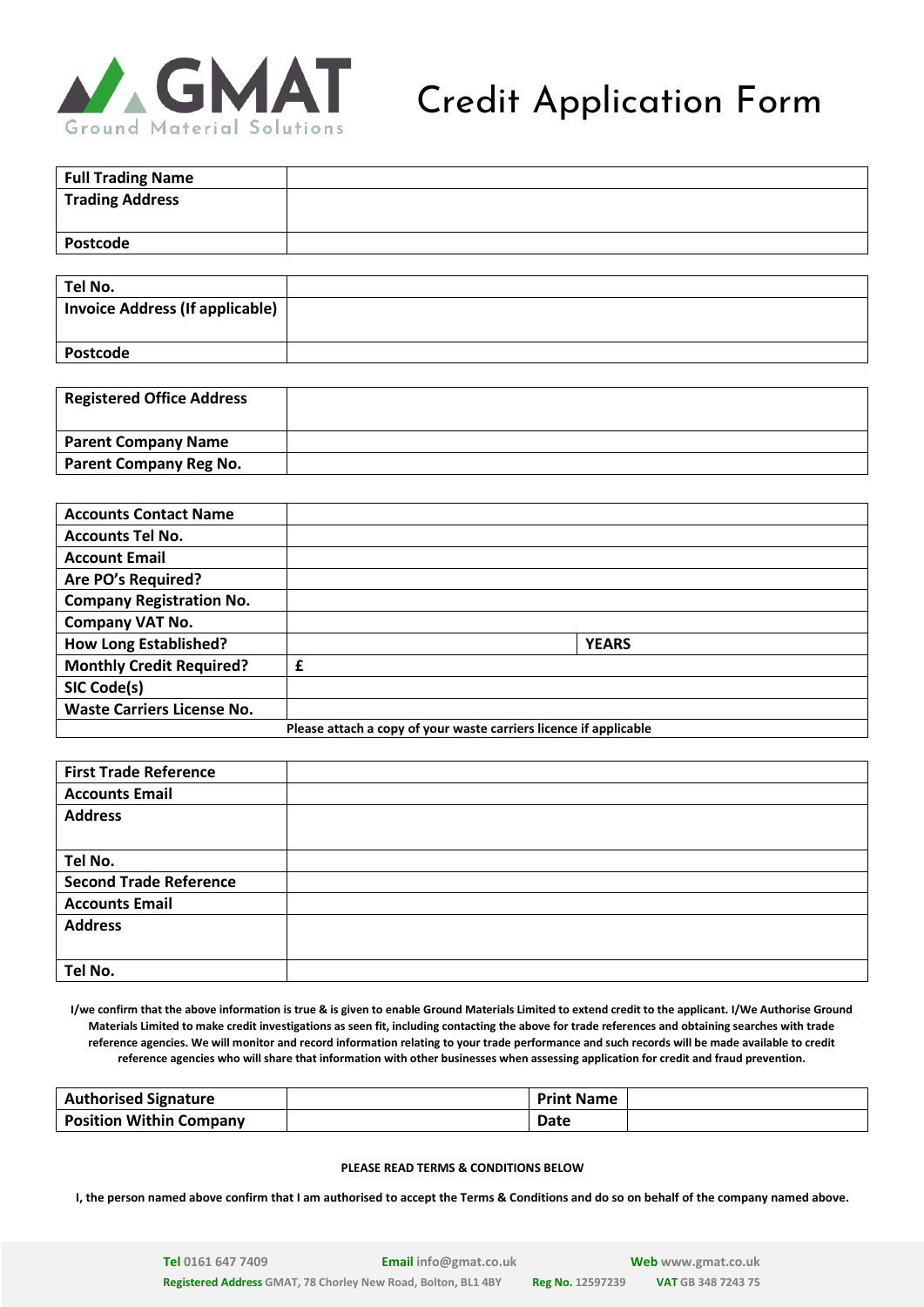#### **1. INTERPRETATION**

1.1. The definitions and rules of interpretation in this condition apply in these conditions.

**Buyer:** the person, firm or company who purchases the Goods and/or services from the Company. **Company:** means GMAT (Ground Materials Limited) and any of its trading subsidiaries or related companies, and where relevant any sub-contractor of it.

Contract: any contract between the Company and the Buyer for the sale and purchase of the Goods, incorporating these conditions or the provision of the services.

**Delivery Point:** the place where delivery of the Goods is to take place under condition 4.

**Goods:** any goods agreed in the Contract to be supplied to the Buyer by the Company (including any part or parts of them).

**Services:** any services agreed in the Contract to be rendered to the Buyer by the Company.

1.2. A reference to a [particular] law is a reference to it as it is in force for the time being taking account of any amendment, extension, application or re-enactment and includes any subordinate legislation for the time being in force made under it.

1.3. Words in the singular include the plural and in the plural include the singular.

1.4. A reference to one gender includes a reference to the other gender.

1.5. Condition headings do not affect the interpretation of these conditions.

## **2. APPLICATION OF TERMS**

2.1. Subject to any variation under condition 2.3 the Contract shall be on these conditions to the exclusion of all other terms and conditions (including any terms or conditions which the Buyer purports to apply

under any purchase order, confirmation of order, specification or other document).<br>2.2. No terms or conditions endorsed on, delivered with or contained in the Buyer's purchase order, confirmation of order, specification or document being referred to in the Contract.

2.3. These conditions apply to all the Company's sales and any variation to these conditions and any representations about the Goods and /or Services shall have no effect unless expressly agreed in writing and signed by a Director of the Company. The Buyer acknowledges that it has not relied on any statement, promise or representation made or given by or on behalf of the Company which is not set out in the Contract. Nothing in this condition shall exclude or limit the Company's liability for fraudulent misrepresentation.

2.4. Each order or acceptance of a quotation for Goods or Services by the Buyer from the Company shall be deemed to be an offer by the Buyer to buy Goods or Services subject to these conditions. 2.5. No order placed by the Buyer shall be deemed to be accepted by the Company until a written acknowledgement of order is issued by the Company or (if earlier) the Company delivers the Goods or provides services to the Buyer.

2.6. The Buyer shall ensure that the terms of its order and any applicable specification are complete and accurate.

#### **3. DESCRIPTION**

3.1. The quantity and description of the Goods or Services shall be as set out in the Company's quotation or acknowledgement of order.

3.2. All samples, drawings, descriptive matter, specifications and advertising issued by the Company and any descriptions or illustrations contained in the Company's catalogues or brochures are issued or published for the sole purpose of giving an approximate idea of the Goods or Services described in them. They shall not form part of the Contract and this is not a sale by sample.

### **4. SERVICES**

4.1. The Company warrants to the Buyer that the Services will be provided using reasonable care and skill and, as far as reasonably possible, in accordance with the Contract. However any date or time stated in the Contract shall constitute a statement of expectation only and shall not be binding. Accordingly the time of supply of the Service shall not be of the essence of the Contract. Where the Company supplies in connection with the provision of the Services any services or any goods (including Output Material) supplied by a third party, the Company does not give any warranty, guarantee or other term as to their quality, fitness for purpose or otherwise, but shall, where possible, assign to the Buyer the benefit of any warranty, guarantee or indemnity given by the person supplying the services or goods to the Company. 4.2. The Company shall not be liable to the Buyer or be deemed to be in breach of the Contract by reason of any delay in performing, or any failure to perform, any of the Company's obligations in relation to the Service, if the delay or failure was due to any cause beyond the Company's reasonable control.

4.3. The Company makes no representation as to the benefit to the Buyer arising out of the provision of the Service and there is neither expressed nor shall there be implied into the Contract any conditions or warranties as to the same

4.4. The Buyer agrees to indemnify the Company in respect of all claims, costs, damages, loss or other charges falling upon the Company as a result of the negligent act or omission of the Buyer or any of its servants or agents.

4.5. The Company shall not consider any claim made against it in respect of any alleged failure or default in the provision of services unless the Buyer notified the Company within seven days of the relevant failure. The Company's liability in such circumstances shall be limited to the cost of rectifying the failure or the net price at which the Service is provided to the Buyer, whichever is the lesser 4.6. If the Company shall be prevented or hindered from supplying the Service or any part thereof by any circumstances beyond its reasonable control performance of the Contract shall be suspended for so long as the Company is so

prevented or hindered provided that if the performance of the Contract shall be suspended for more than six consecutive calendar months the Company shall be entitled by notice in writing to the Buyer forthwith to terminate the Contract or cancel any outstanding part thereof and in such circumstances the Buyer shall pay at the rate specified in these conditions for all the Services supplied to the actual date of such termination. The Company shall not have any liability to the Buyer for any direct or consequential loss or damage suffered by the Buyer as a result of the Company's inability to perform its obligations under the Contract in these circumstances mentioned above.

## **5. DESCRIPTION OF WASTE**

5.1. The Buyer shall provide to the company a description of any waste which it requires the Company to remove / recieve prior to The Buyer delivering or the Company collecting any waste from the Buyer. The Buyer shall warrant the accuracy of the description to the Company.

5.2. Should the description be inaccurate in any material way then the Buyer shall indemnify the Company for any loss the Company so suffers howsoever caused as a result of such inaccuracy.

5.3. The Company shall at its discretion following receipt of the description decide to proceed with the contract, analyse the waste or terminate the contract.

5.4. Should the Company decide to analyse the waste (either itself or by a third party) then upon receipt of such analysis it shall at is reasonable discretion decide to proceed with the contract or terminate the contract.

5.5. Should the Company decide to terminate the contract pursuant to this clause then the Buyer shall collect from the Company any waste it delivered or had delivered or which the Company collected pursuant to this contract within 24 hours of the Company notifying it that the contract has been terminated.

5.6. Should the Buyer not collect the waste pursuant to clause 5.5 then the Company shall at its discretion effect the return or disposal of the waste itself or by way of a third party and the Buyer shall indemnify the Company for all costs the Company shall so incur.

#### **6. DELIVERY**

6.1. The Buyer shall take delivery of the Goods within 7 days of the Company giving it notice that the Goods are ready for delivery.

6.2. Any dates specified by the Company for delivery of the Goods are intended to be an estimate and time for delivery shall not be made of the essence by notice. If no dates are so specified, delivery shall be within a reasonable time.

6.3. Subject to the other provisions of these conditions the Company shall not be liable for any direct, indirect or consequential loss (all three of which terms include, without limitation, pure economic loss, loss of profits, loss of business, depletion of goodwill and similar loss), costs, damages, charges or expenses caused directly or indirectly by any delay in the delivery of the Goods (even if caused by the Company's negligence), nor shall any delay entitle the Buyer to terminate or rescind the Contract unless such delay exceeds 180 days.

6.4. If for any reason the Buyer fails to accept delivery of any of the Goods when they are ready for delivery, or the Company is unable to deliver the Goods on time because the Buyer has not provided appropriate instructions, documents, licences or authorisations:

6.4.1. risk in the Goods shall pass to the Buyer (including for loss or damage caused by the Company's negligence);

6.4.2. the Goods shall be deemed to have been delivered; and<br>6.4.3. the Company may store the Goods until delivery, whereupon the Buyer shall be liable for all related costs and expenses (including, without limitation, sto

6.5. The Buyer shall provide at the Delivery Point and at its expense adequate and appropriate equipment and manual labour for loading and/or unloading the Goods.

6.6. The Company may deliver the Goods by separate instalments. Each separate instalment shall be invoiced and paid for in accordance with the provisions of the Contract.

6.7. Each instalment shall be a separate Contract and no cancellation or termination of any one Contract relating to an instalment shall entitle the Buyer to repudiate or cancel any other Contract or instalment. 6.8. The Company shall be entitled to determine the route and manner of delivery of the Goods and shall for the purpose of Section 32(2) of the Sale of Goods Act 1979 be deemed to have the Buyer's authority to make such contract with any carrier as to the Company may seem reasonable. If the route involves sea transit the Company shall not be obliged to give the Buyer the notice specified in Section 32(3) of the Sale of may seem Goods Act 1979.

6.9. Where the Goods are handed to a carrier for carriage to the Buyer or to United Kingdom port for export any such carrier shall be deemed to be an agent of the Company and not of the Buyer for the purposes of Sections 44, 45 and

46 of the Sale of Goods Act 1979.

6.10. No liability (whether in contract, for negligence or otherwise howsoever) for non-delivery, loss or damage to the Goods accurring prior to delivery or for any claim that Goods are not in accordance with the contract (being a defect or loss, damage or non-compliance which would be obvious upon a reasonable inspection of the Goods) will attach to the Company unless claims to that effect are notified in writing by the<br>Buyer to t or non-compliance with the contract or;

6.11. In the event of a valid claim for loss, damage or non-compliance with the contract the Company undertakes as its option either to reprocess or replace the Goods at its expense but shall not be under any further or other liability to any person in connection with such non delivery, loss, damage or non-compliance;

6.12. If the Buyer shall fail to give notice in accordance with Clause 6.10 above the Goods shall be deemed to be in all respects in accordance with the contract and without prejudice to earlier acceptance by the Buyer it shall be bound to accept and pay for the same accordingly and all claims in respect of loss, damage or non-compliance shall (save as set out in clauses 12 and 13 below) thereafter be wholly barred.

**Tel 0161 647 7409 Email [info@gmat.co.uk](mailto:info@gmat.co.uk) Web [www.gmat.co.uk](http://www.gmat.co.uk/)**

**Registered Address GMAT, 78 Chorley New Road, Bolton, BL1 4BY Reg No. 12597239 VAT GB 348 7243 75**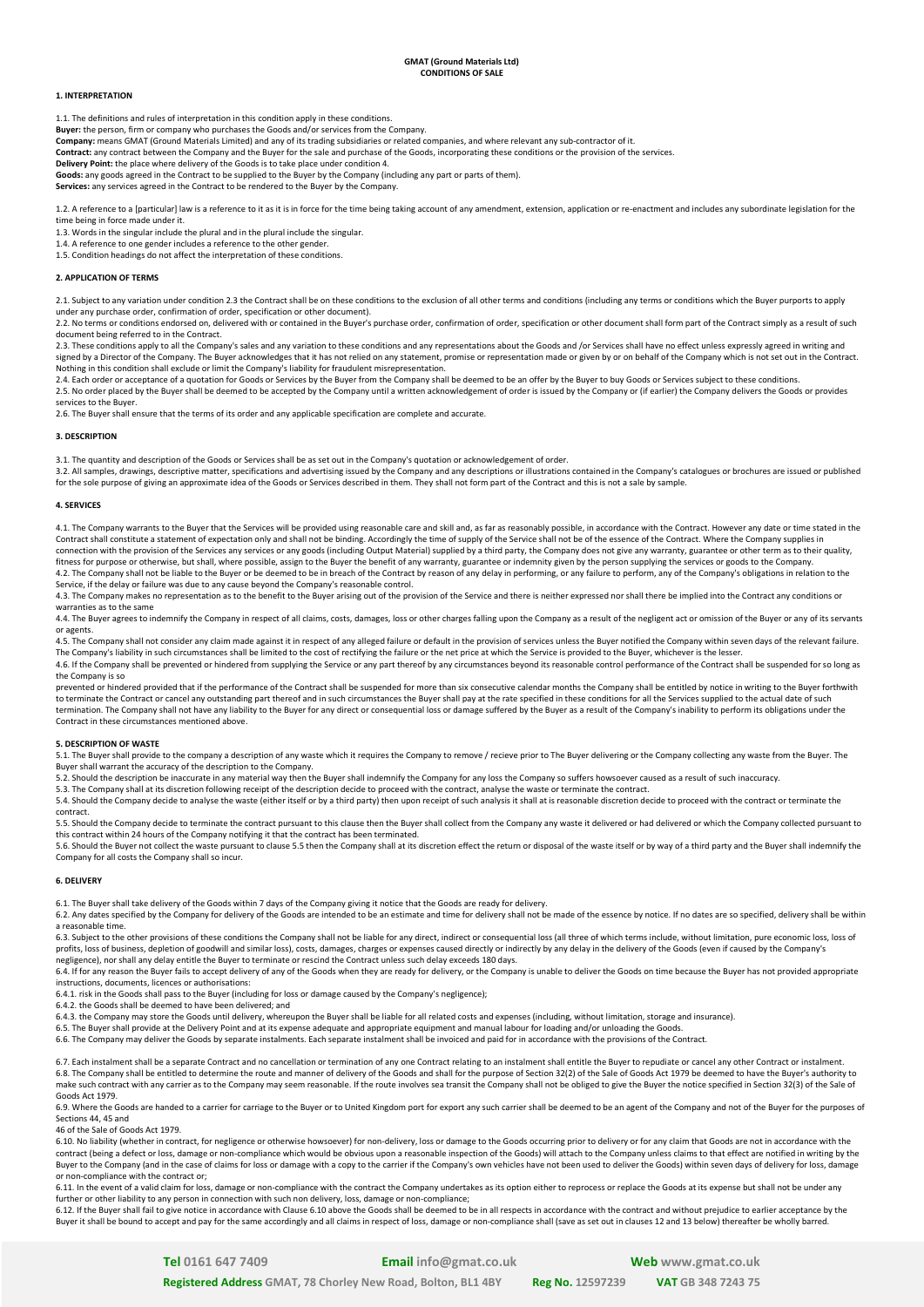#### **7. NON-DELIVERY**

7.1. The quantity of any consignment of Goods as recorded by the Company on despatch from the Company's place of business shall be conclusive evidence of the quantity received by the Buyer on delivery unless the Buyer can provide conclusive evidence proving the contrary.

7.2. The Company shall not be liable for any non-delivery of Goods (even if caused by the Company's negligence) unless the Buyer gives written notice to the Company of the non-delivery within 7 days of the date when the Goods would in the ordinary course of events have been received.

7.3. Any liability of the Company for non-delivery of the Goods shall be limited to replacing the Goods within a reasonable time or issuing a credit note at the pro rata Contract rate against any invoice raised for such Goods.

## **8. RISK/TITLE**

8.1. The Goods are at the risk of the Buyer from the time of delivery.

8.2. Ownership of the Goods shall not pass to the Buyer until the Company has received in full (in cash or cleared funds) all sums due to it in respect of:

8.2.1. the Goods; and

8.2.2. all other sums which are or which become due to the Company from the Buyer on any account.

8.3. Until ownership of the Goods has passed to the Buyer, the Buyer shall:

8.3.1. hold the Goods on a fiduciary basis as the Company's bailee;

8.3.2. store the Goods (at no cost to the Company) separately from all other goods of the Buyer or any third party in such a way that they remain readily identifiable as the Company's property; 8.3.3. not destroy, deface or obscure any identifying mark or packaging on or relating to the Goods; and

8.3.4. maintain the Goods in satisfactory condition and keep them insured on the Company's behalf for their full price against all risks to the reasonable satisfaction of the Company. On request the Buyer shall produce the policy of insurance to the Company.

8.4. The Buyer may resell the Goods before ownership has passed to it solely on the following conditions: 8.4.1. any sale shall be effected in the ordinary course of the Buyer's business at full market value; and

8.4.2. any such sale shall be a sale of the Company's property on the Buyer's own behalf and the Buyer shall deal as principal when making such a sale.

8.5. The Buyer's right to possession of the Goods shall terminate immediately if:

8.5.1. the Buyer has a bankruptcy order made against him or makes an arrangement or composition with his creditors, or otherwise takes the benefit of any statutory provision for the time being in force for the relief of insolvent debtors, or (being a body corporate) convenes a meeting of creditors (whether formal or informal), or enters into liquidation (whether voluntary or compulsory) except a solvent voluntary liquidation for the purpose only of reconstruction or amalgamation, or has a receiver and/or manager, administrator or administrative receiver appointed of its undertaking or any part thereof, or documents are filed with the court for the appointment of an administrator of the Buyer or notice of intention to appoint an administrator is given by the Buyer or its directors or by a qualifying floating charge holder (as defined in paragraph 14 of Schedule B1 to the Insolvency Act 1986), or a resolution is passed or a petition presented to any court for the winding-up of the Buyer or for the granting of an administration order in respect of the

Buyer, or any proceedings are commenced relating to the insolvency or possible insolvency of the Buyer; or 8.5.2. the Buyer suffers or allows any execution, whether legal or equitable, to be levied on his/its property or obtained against him/it, or fails to observe or perform any of his/its obligations

8.5.3. under the Contract or any other contract between the Company and the Buyer, or is unable to pay its debts within the meaning of section 123 of the Insolvency Act 1986 or the Buyer ceases to trade; or is unable to pa 8.5.4. the Buyer encumbers or in any way charges any of the Goods.

8.6. The Company shall be entitled to recover payment for the Goods notwithstanding that ownership of any of the Goods has not passed from the Company.<br>8.7. The Buyer grants the Company, its agents and employees an irrevoc

enter any premises where the Goods are or may be stored in order to inspect them, or, where the Buyer's right to possession has terminated, to recover them.

8.8. Where the Company is unable to determine whether any Goods are the goods in respect of which the Buyer's right to possession has terminated, the Buyer shall be deemed to have sold all goods of the kind sold by the Company to the Buyer in the order in which they were invoiced to the Buyer.

8.9. On termination of the Contract, howsoever caused, the Company's (but not the Buyer's) rights contained in this condition shall remain in effect.

#### **9. PRICE**

9.1. Unless otherwise agreed by the Company in writing, the price for the Goods and/or Services shall be the price set out in the Company's price list published on the date of delivery or deemed delivery and are exclusive of VAT; this will be payable by the Buyer at the appropriate rate. Should delivery or receipt be made by way of instalments, the price payable for each instalment shall be the list price current on the date of delivery or receipt. Should an invoice have been raised prior to delivery or receipt then the Company may raise a further invoice to reflect any change in price on delivery. 9.2. The price for the Goods shall be exclusive of any value added tax and all costs or charges in relation to loading, unloading, carriage and insurance, all of which amounts the Buyer shall pay in addition when it is due to pay for the

Goods.

## **10. RETURNS**

10.1. Goods cannot be returned without the Company's prior written agreement and must be in the same condition as when delivered; in such circumstances the Goods shall be returned to the Company's place of<br>business at the

#### **11. PAYMENT**

11.1. Payment of the price for the Goods or Services is due in pounds sterling 30 days following the date of the invoice, or such other terms as shall be agreed in writing by a Director of the Company.

11.2. Time for payment shall be of the essence.

11.3. No payment shall be deemed to have been received until the Company has received cleared funds.

11.4. All payments payable to the Company under the Contract shall become due immediately on its termination despite any other provision.

11.5. If the goods or services are delivered or received in instalments the Company shall be entitled to invoice each instalment as and when delivery or receipt has been made and payment shall be due in respect of each instalment where a delivery or receipt has been made notwithstanding non-delivery of other instalments under default on the part of the Company and should there be any default by the Buyer the payment of any instalment due or failure to give delivery instructions in respect of any quantity of goods undelivered then the whole balance of the price for all goods shall become due immediately.

11.6. The Buyer shall make all payments due under the Contract in full without any deduction whether by way of set-off, counterclaim, discount, abatement or otherwise unless the Buyer has a valid court order requiring an amount equal to such deduction to be paid by the Company to the Buyer.

All the Buyer fails to pay the Company any sum due pursuant to the Contract, the Buyer shall be liable to pay interest to the Company on such sum from the due date for payment at the annual rate of 4% above sum from the du the base lending rate from time to time of Natwest Bank Plc, accruing on a daily basis until payment is made, whether before or after any judgment. The Company reserves the right to claim interest under the Late Payment of Commercial Debts (Interest) Act 1998.

#### **12. QUALITY**

12.1. Where the Company is not the manufacturer of the Goods, the Company shall endeavour to transfer to the Buyer the benefit of any warranty or guarantee given to the Company.

12.2. The Company warrants that (subject to the other provisions of these conditions) on delivery the Goods shall:

12.2.1. be of satisfactory quality within the meaning of the Sale of Goods Act 1979; and

12.2.2. be reasonably fit for any particular purpose for which the Goods are being bought if the Buyer had made known that purpose to the Company in writing and the Company has confirmed in writing that it is reasonable for the Buyer to rely on the skill and judgement of the Company.

12.3. The Company shall not be liable for a breach of the warranty OR any of the warranties in condition unless:

12.3.1. the Buyer gives written notice of the defect to the Company, and, if the defect is as a result of damage in transit to the carrier, within 7 days of the time when the Buyer discovers or ought to have discovered the defect;

12.3.2. the Company is given a reasonable opportunity after receiving the notice of examining such Goods; and

12.3.3. the Buyer (if asked to do so by the Company) returns such Goods to the Company's place of business at the Buyer's cost for the examination to take place there.

12.4. The Company shall not be liable for a breach of the warranty OR any of the warranties in condition if:

12.4.1. the Buyer makes any further use of such Goods after giving such notice; or

12.4.2. the defect arises because the Buyer failed to follow the Company's oral or written instructions as to the storage, installation, commissioning, use or maintenance of the Goods or (if there are none) good trade practice; or

12.4.3. the Buyer alters such Goods without the written consent of the Company.

12.5. Subject to condition clause 6, if any of the Goods do not conform with the warranty OR any of the warranties in condition 12 the Company shall at its option replace such Goods (or the defective part) or refund the price of such

Goods at the pro rata Contract rate provided that, if the Company so requests, the Buyer shall, at the Buyer's expense, return the Goods or the part of such Goods which is defective to the Company.

12.6. If the Company complies with clause 12.5 it shall have no further liability for a breach of the warranty OR any of the warranties in clause 12 in respect of such Goods.

12.7. Where goods are for delivery by instalments any defect in any instalment shall not be a ground for cancellation of the remainder of the instalments and the Buyer shall be bound to accept delivery thereof.<br>12.8. For t or sample.

#### **13. LIMITATION OF LIABILITY**

13.1. Subject to clauses 4, 5, 6, 7, 8 and 12, the following provisions set out the entire financial liability of the Company (including any liability for the acts or omissions of its employees, agents and sub-contractors) to the Buyer in respect of:

13.1.1. any breach of these conditions;

13.1.2. any use made or resale by the Buyer of any of the Goods, or of any product incorporating any of the Goods;

13.1.3. any representation, statement or tortious act or omission including negligence arising under or in connection with the Contract; and

13.1.4. the provision of any service.

**Registered Address GMAT, 78 Chorley New Road, Bolton, BL1 4BY Reg No. 12597239 VAT GB 348 7243 75**